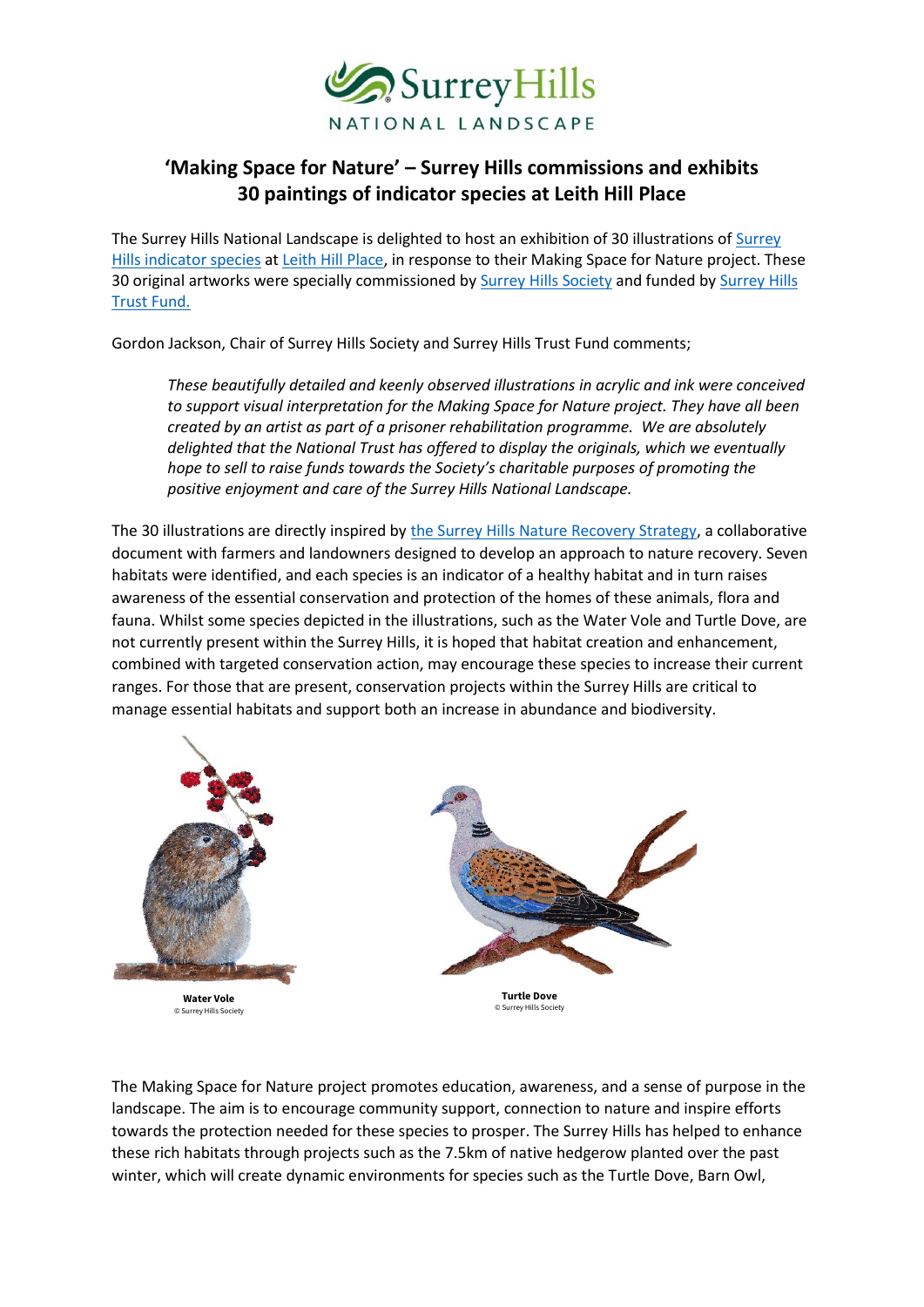Brown Hairstreak Butterfly and Hazel Dormouse. These projects are made possible through [collaborative farming and landowner groups funded by the Farming in Protected Landscapes grant](https://www.surreyhills.org/fipl-projects/facilitation-fund-collaborative-projects-planting-hedgerows/)  and fantastic volunteer efforts delivered by Surrey Hills Society.



The opportunity to exhibit these illustrations at Leith Hill Place will powerfully enhance and impact the experience of viewing these artworks for those who visit. This evocative [National Trust](https://www.nationaltrust.org.uk/) property was the childhood home of Ralph Vaughan Williams, composer of the pastoral masterpiece *The Lark Ascending,* which pays homage to our Skylark illustration, one of the species exhibited. Vaughan Williams' great uncle, the famous naturalist Charles Darwin, visited Leith Hill Place frequently and conducted experiments in the grounds.

Stephanie Fudge, General Manager of the Surrey Hills for the National Trust adds:

*We are so pleased to host this exhibition for so many reasons. We at the National Trust are always looking at ways to engage new audiences and potential supporters of our natural and built heritage. It is after all being protected for everyone to enjoy. Our strategic ambitions of restoring a healthy and beautiful natural environment can only be achieved if we work across landscapes and with partner organisations, landowners, farmers and leisure users to come together under shared goals. The Making Space for Nature project is a wonderful example of these shared ambitions.* 

[The exhibition](https://www.surreyhills.org/events/making-space-for-nature-art-exhibition/) is open to the public now and is included with the purchase of a[n entry ticket to Leith](https://www.nationaltrust.org.uk/leith-hill#Prices)  [Hill Place,](https://www.nationaltrust.org.uk/leith-hill#Prices) free for National Trust Members. It will continue to be on display at Leith Hill Place until the autumn. Leith Hill Place is open Friday to Sunday 11am – 16.30pm.